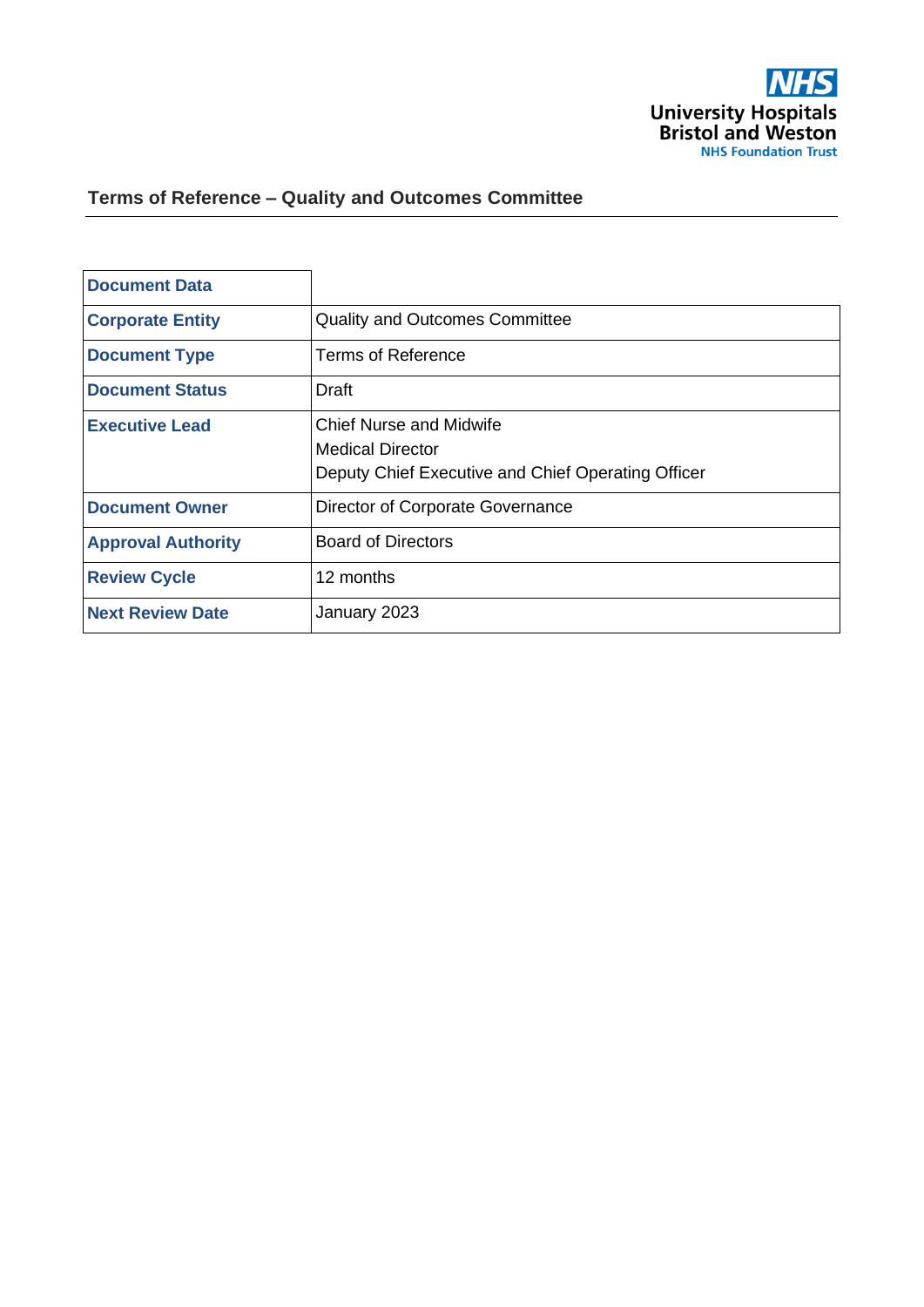| <b>Document Change Control</b> |                                 |                                     |                                                                                                                                                 |                                                                                                                                                                                                                                                                                                                           |  |
|--------------------------------|---------------------------------|-------------------------------------|-------------------------------------------------------------------------------------------------------------------------------------------------|---------------------------------------------------------------------------------------------------------------------------------------------------------------------------------------------------------------------------------------------------------------------------------------------------------------------------|--|
| Date of<br><b>Version</b>      | <b>Version</b><br><b>Number</b> | <b>Lead for</b><br><b>Revisions</b> | <b>Type of Revision</b><br>(Major/Minor)                                                                                                        | <b>Description of Revisions</b>                                                                                                                                                                                                                                                                                           |  |
| 16/03/2011                     | $\mathbf{1}$                    | Trust<br>Secretary                  | Major                                                                                                                                           | Initial draft for comment                                                                                                                                                                                                                                                                                                 |  |
| 26/04/2011                     | $\overline{2}$                  | Trust<br>Secretary                  | Major                                                                                                                                           | Incorporated committee Chair's comments                                                                                                                                                                                                                                                                                   |  |
| 27/04/2011                     | $\overline{3}$                  | Trust<br>Secretary                  | Minor                                                                                                                                           | Revisions following initial meeting of committee<br>members                                                                                                                                                                                                                                                               |  |
| 25/05/2011                     | 4                               | Trust<br>Secretary                  | Minor                                                                                                                                           | Final consideration by the Quality and Outcomes<br>Committee                                                                                                                                                                                                                                                              |  |
| 26/05/2011                     | 5                               | Trust<br>Secretary                  | Minor                                                                                                                                           | For approval by the Trust Board of Directors                                                                                                                                                                                                                                                                              |  |
| 27/03/2012                     | $\overline{6}$                  | Trust<br>Secretary                  | Minor                                                                                                                                           | Revisions recommended by Quality and<br>Outcomes Committee for approval by the Trust<br><b>Board of Directors</b>                                                                                                                                                                                                         |  |
| 27/09/2012                     | $\overline{7}$                  | Trust<br>Secretary                  | Minor                                                                                                                                           | Revision to meeting regularity from bi-monthly to<br>monthly (in months where there is a meeting of<br>the Board of Directors) in accordance with the<br>purpose of scrutinising the Quality and<br>Performance report prior to each meeting of the<br>Board of Directors                                                 |  |
| 21/04/2015                     | 8                               | Trust<br>Secretary                  | Major                                                                                                                                           | Complete review                                                                                                                                                                                                                                                                                                           |  |
| 18/05/2015                     | $\overline{9}$                  | Trust<br>Secretary                  | Minor                                                                                                                                           | Incorporation of comments from Quality and<br>Outcomes Committee held 30/04/15                                                                                                                                                                                                                                            |  |
| 17/05/2016                     | 10                              | <b>Trust</b><br>Secretary           | Minor                                                                                                                                           | Change from 'Monitor' to 'NHS Improvement';<br>Section 2.1.1.                                                                                                                                                                                                                                                             |  |
| 11/05/18                       | $\overline{11}$                 | <b>Deputy Trust</b><br>Secretary    | Minor besides<br>change of quorum                                                                                                               | Change of quorum from three members to two.<br>This reflects agreement by the Chair of the Board<br>that the quora for all Committees of the Board<br>should be appropriately aligned.<br>Update to attendee titles to reflect updated roles<br>in the Trust.<br>Minor changes for clarity and consistency of<br>wording. |  |
| 18/09/2018                     | $\overline{12}$                 | <b>Deputy Trust</b><br>Secretary    | Changes to remit<br>to reflect the<br>creation of a new<br>People<br>Committee to<br>review workforce<br>and people issues<br>within the Trust. | Deletion of references to workforce overview<br>which will now sit with the People Committee                                                                                                                                                                                                                              |  |
| 17/09/2020                     | $\overline{13}$                 | Head of<br>Corporate<br>Governance  | Moderate                                                                                                                                        | New Stakeholder analysis section added. Also<br>updated for grammar and to reflect changes of<br>titles.                                                                                                                                                                                                                  |  |
| 20/10/2021                     | $\overline{14}$                 | Head of<br>Corporate<br>Governance  | Minor                                                                                                                                           | Names removed from executive lead section and<br>minor formatting undertake for visual ease.                                                                                                                                                                                                                              |  |
| 28/01/2022                     | $\overline{15}$                 | Head of<br>Corporate<br>Governance  | Moderate                                                                                                                                        | Change to Committee membership to include<br>executive directors<br>Increase of quorum from two to four<br>Addition of NED champion responsibilities<br>Addition to purpose and function in relation to<br><b>Health Inequalities</b>                                                                                     |  |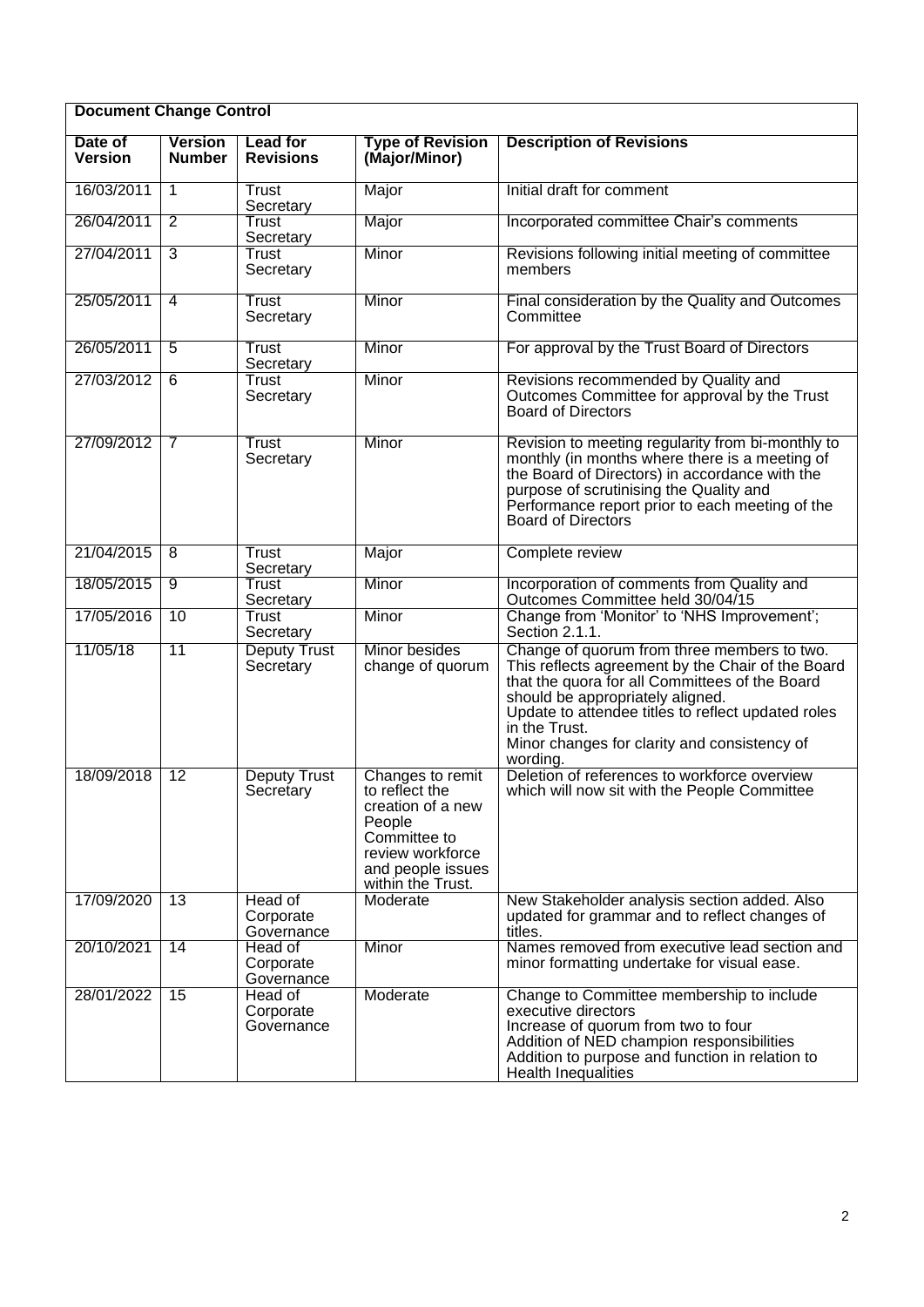- **Table of Contents Page No** 1. [Constitution of](#page-3-0) the Committee<br>2. Purpose and function
- 2. Purpose [and function](#page-3-1)<br>3. Stakeholder Commun
- 3. Stakeholder Community<br>4. Authority
- 4. Authority<br>5. Members
- Membership [and Attendance](#page-6-0)
- 6. [Quorum](#page-7-0)<br>7. Duties
- 7. [Duties](#page-7-1)<br>8. Report
- 8. [Reporting](#page-6-0)<br>9. Administra
- 9. Administration<br>10. Frequency of M
- 10. [Frequency](#page-9-0) of Meetings<br>11. Review of Terms of Ref
- Review of Terms of [Reference](#page-10-0)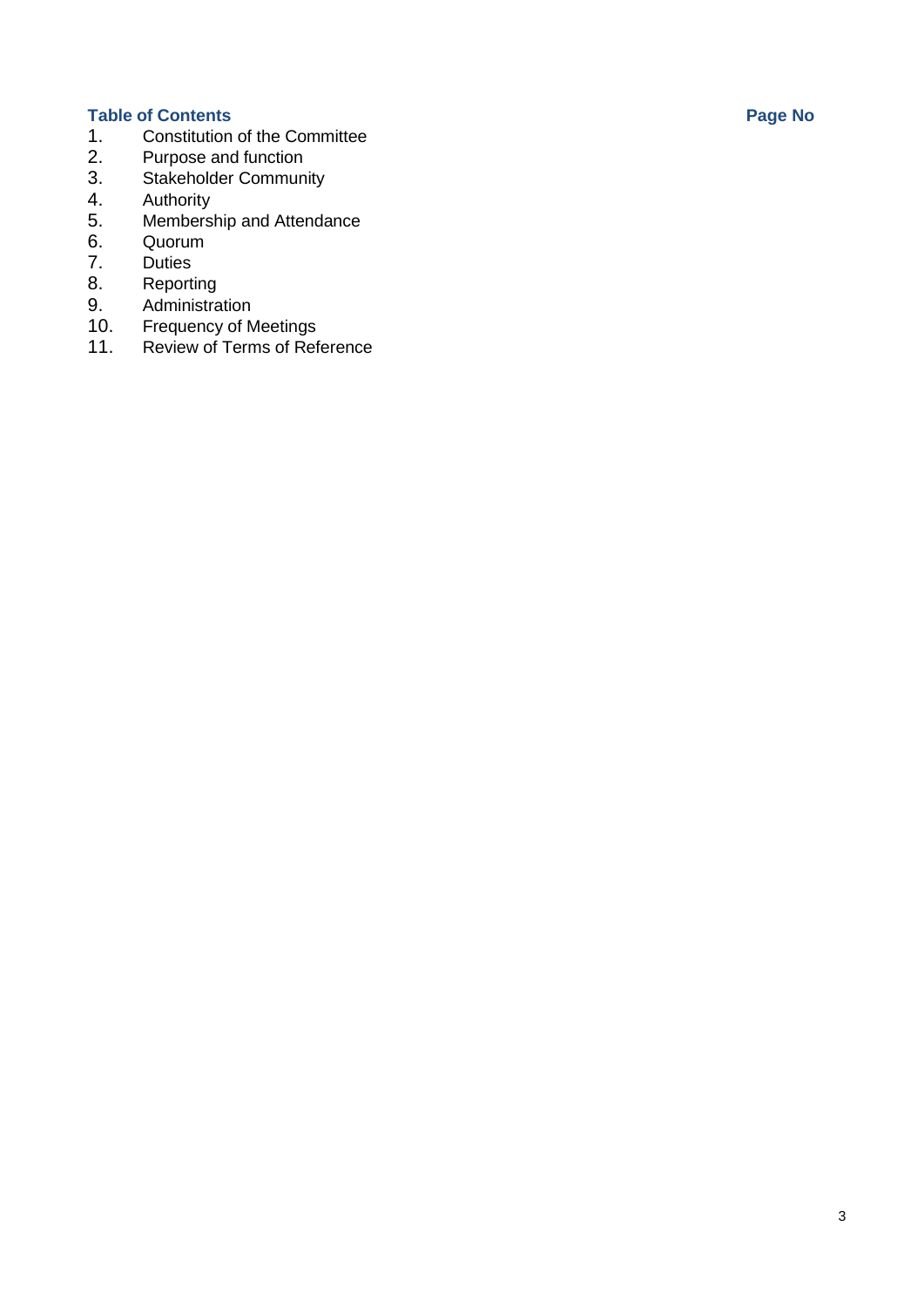### <span id="page-3-0"></span>**1. Constitution of the Committee**

1.1 The Quality and Outcomes Committee is a non-statutory Committee established by the Trust Board of Directors to support the discharge of the Board's responsibilities ensuring the quality of care provided by the Trust.

#### <span id="page-3-1"></span>**2. Purpose and function**

- 2.1 The purpose of the Quality and Outcomes Committee is to ensure:
- 2.1.1 That the Board establishes and maintains compliance with health care standards including but not restricted to standards specified by the Secretary of State, the Care Quality Commission, the NHS Commissioning Board and statutory regulators of health care professionals (including NHS Improvement);
- 2.1.2 To support the Trust to actively engage on quality of care with patients, staff and other relevant stakeholders and take into account as appropriate views and information from these sources;
- 2.1.3 That there is clear accountability for quality of care throughout the Trust including but not restricted to systems and processes for escalating and resolving quality issues including escalating them to the Board where appropriate;
- 2.1.4 To support the Trust's objective to strive for continuous quality improvement and outcomes;
- 2.1.5 To support the objective that every member of staff that has contact with patients, or whose actions directly affect patient care, is motivated and enabled to deliver effective, safe, and person centred care in line with the NHS Constitution; and
- 2.1.6 To consider the operational and quality risks to the Trust's ability to achieve high quality care and continuous quality improvement.
- 2.1.7 To support the Trust's objective to reduce health inequalities amongst its patients and the community
- 2.2 To achieve this, the Committee shall:
- 2.2.1 Extend the Board's monitoring and scrutiny of the standards of quality, compliance and performance of Trust services and the workforce strategy which supports this;
- 2.2.2 Make recommendations to the Board on opportunities for improvement in the quality of services;
- 2.2.3 Support and encourage quality improvement where opportunities are identified.
- 2.3 The Committee shall discharge this function on behalf of the Board of Directors by:
- 2.3.1 Seeking and considering such additional sources of evidence upon which to base its opinion on the robustness of Board Assurance with regards to 'quality governance'; and
- 2.3.2 Working in consultation with the Audit Committee, People Committee and the Finance & Digital Committee, cross-referencing data and ensuring alignment of the Board assurances derived from the activities of each Committee.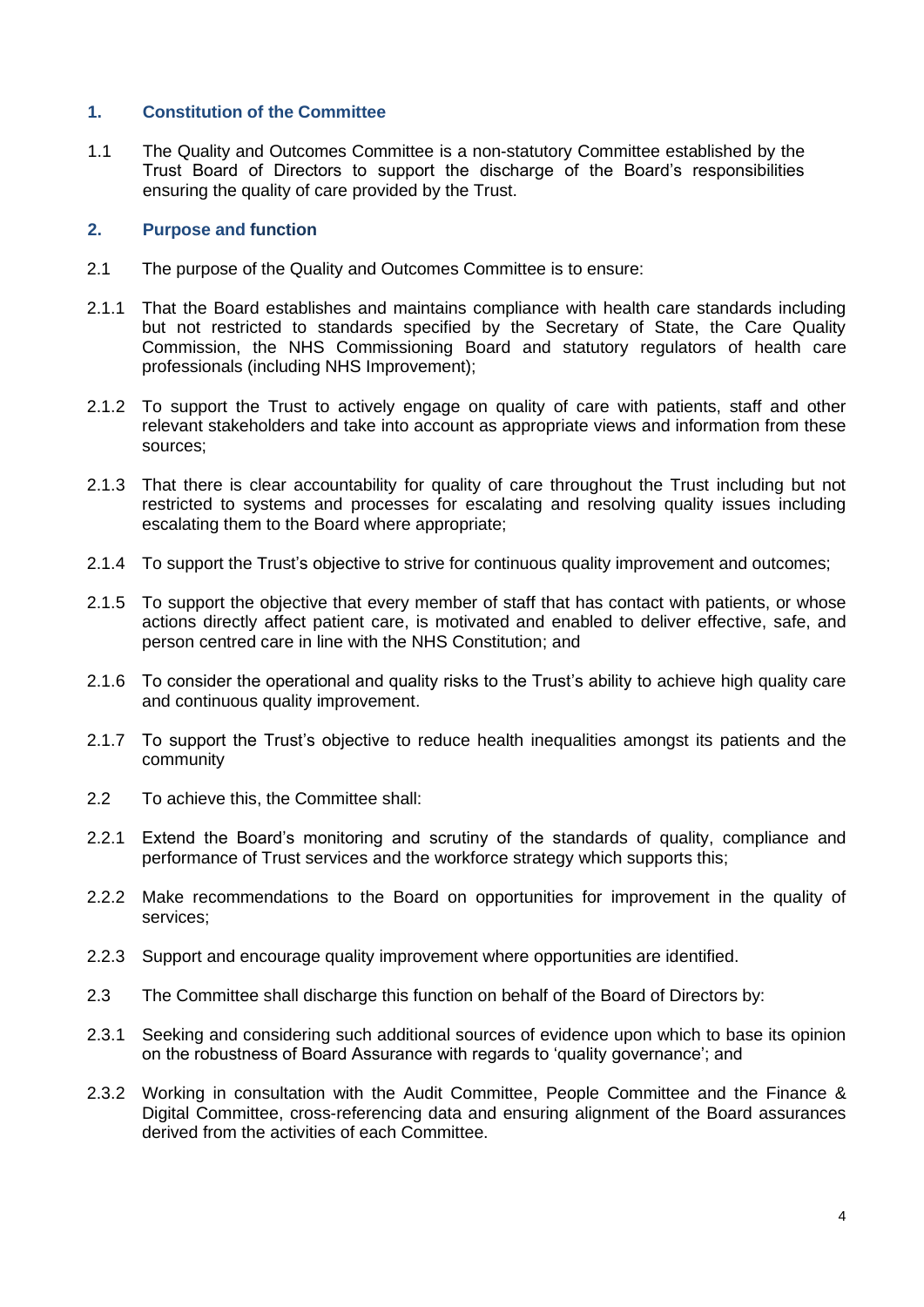# **3. Stakeholder Community**

- 3.1 The Committee's primary responsibility is to the Board of Directors, as detailed above. However, in order to discharge these responsibilities appropriately the Committee must work in close partnership with a number of internal and external Stakeholders. These Stakeholders influence the work of the Committee by:
	- establishing external benchmark standards and requirements
	- providing insights on current and emerging risks
	- providing / receiving assurance on the suitability and efficacy of the Trust's approach.
- 3.2 The Stakeholders of the Committee are identified below:

Internal (accountable to)

- Board of Directors
- Council of Governors

# **External**

- NHS England and Improvement
- **Care Quality Commission**

#### **Stakeholder Analysis**

- 3.3 The Terms of Reference and the responsibilities of the Committee (QOC) are critically dependent on an accurate understanding of the Stakeholder community and their associated requirements, especially any deliverables that are required.
- 3.4 The following table provides an analysis of the requirements and dependencies associated with the Committee's Stakeholder Community.
- 3.5 **Requirements for QOC** Explains what the Committee is required to do based on the requirements of the stakeholder.
- 3.6 **Inputs into QOC** Explains what needs to be provided into the Committee to allow it to fulfil the requirements of the stakeholder.

| <b>Internal Stakeholder Community</b> |                                                                                                              |                                                |                               |                     |                |  |
|---------------------------------------|--------------------------------------------------------------------------------------------------------------|------------------------------------------------|-------------------------------|---------------------|----------------|--|
| <b>Stakeholder</b>                    | <b>Requirements for QOC</b>                                                                                  |                                                | Inputs into QOC               |                     | <b>Section</b> |  |
|                                       | General                                                                                                      | Formal                                         | General                       | Formal              | Reference      |  |
|                                       |                                                                                                              | <b>Deliverables</b>                            |                               | <b>Deliverables</b> |                |  |
| Board of<br><b>Directors</b>          | To advise on<br>status, risks,<br>opportunities<br>associated<br>with the key<br>parameters<br>listed in 2.1 | <b>Chair Report</b><br>(after each<br>meeting) | Approve Terms of<br>Reference | <b>None</b>         | 7              |  |
| Council of<br>Governors               | Updates at<br>Governors<br><b>Quality Focus</b><br>Group and<br>Council of<br>Governors<br>meetings          | <b>None</b>                                    | <b>None</b>                   | None                | 8.3, 8.4       |  |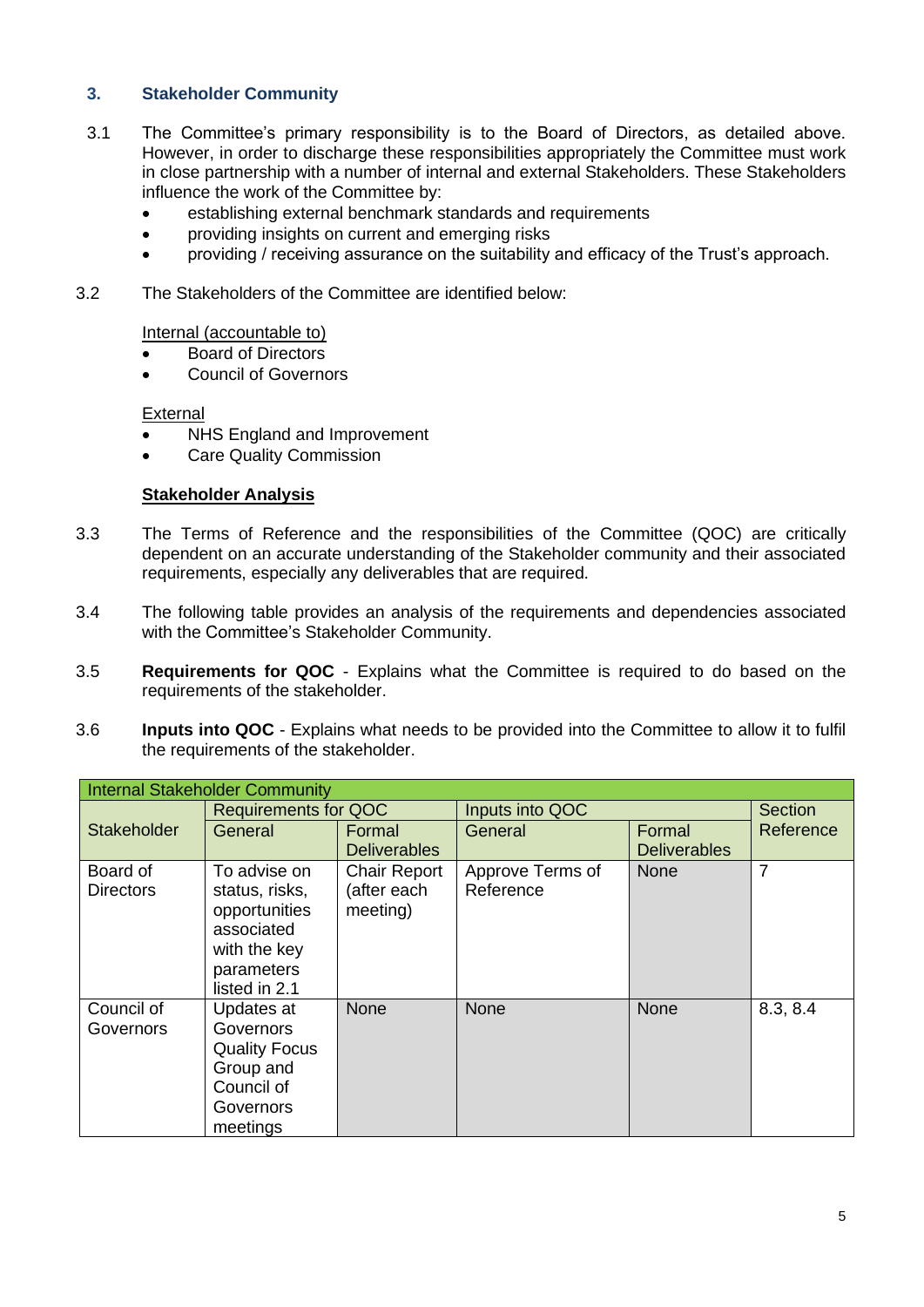| <b>External Stakeholder Community</b>                                   |                                                                                                                                                                                  |                                                                                                                 |                 |                                                                   |                                |  |  |
|-------------------------------------------------------------------------|----------------------------------------------------------------------------------------------------------------------------------------------------------------------------------|-----------------------------------------------------------------------------------------------------------------|-----------------|-------------------------------------------------------------------|--------------------------------|--|--|
|                                                                         | <b>Requirements for QOC</b>                                                                                                                                                      |                                                                                                                 | Inputs into QOC |                                                                   | Section                        |  |  |
| Stakeholder                                                             | General                                                                                                                                                                          | Formal<br><b>Deliverables</b>                                                                                   | General         | Formal<br><b>Deliverables</b>                                     | Reference                      |  |  |
| <b>NHS England</b><br>and<br>Improvement                                | None                                                                                                                                                                             | Oversight of the<br><b>Quality Report</b><br>and Quality<br>Account prior to<br><b>Trust Board sign</b><br>off. | <b>None</b>     |                                                                   | 7.2                            |  |  |
|                                                                         | Emergency<br>Preparedness,<br>Resilience and<br>Response<br>(EPRR)<br>Framework                                                                                                  | Review of<br><b>Annual Report</b><br>prior to Trust<br>Board sign off.                                          |                 |                                                                   | 7.35.8                         |  |  |
|                                                                         | <b>NHS Long Term</b><br>Plan                                                                                                                                                     |                                                                                                                 |                 | Equality and<br><b>Diversity Annual</b><br>Report                 | 2.1.7, 7.17                    |  |  |
| <b>Care Quality</b><br>Commission                                       |                                                                                                                                                                                  | Organisational<br>compliance with<br>the CQC<br>Fundamental<br>Standards of<br>Care.                            | <b>None</b>     |                                                                   | 7.1, 7.3,<br>7.35.3,<br>7.35.6 |  |  |
|                                                                         | Compliance with<br>Learning,<br>Candour and<br>Accountability:<br>A review of the<br>way NHS trusts<br>review and<br>investigate the<br>deaths of<br>patients in<br>England 2006 |                                                                                                                 |                 | Learning from<br>Death regular<br>reporting into the<br>Committee | 7.35.2                         |  |  |
| <b>Royal College</b><br>of Physicians                                   | Compliance with<br>National Audit of<br><b>Inpatient Falls</b><br>Audit (NAIF)<br><b>Report 2020)</b>                                                                            | <b>None</b>                                                                                                     | None            | Regular<br>reporting into the<br>Committee                        | 7.7, 7.35.1                    |  |  |
| <b>National</b><br>Palliative and<br>End of Life<br>Care<br>Partnership | Compliance with<br>Ambitions for<br>Palliative and<br>End of Life Care<br>National<br>Framework<br>2021-26                                                                       | <b>None</b>                                                                                                     | <b>None</b>     | Regular<br>reporting into the<br>Committee                        | 7.35.4                         |  |  |
| Resuscitation<br>Council                                                | Compliance with<br>May 2020<br>Resuscitation<br><b>Council Quality</b><br>Standards in                                                                                           | <b>None</b>                                                                                                     | None            | Regular<br>reporting into the<br>Committee                        | 7.35.7                         |  |  |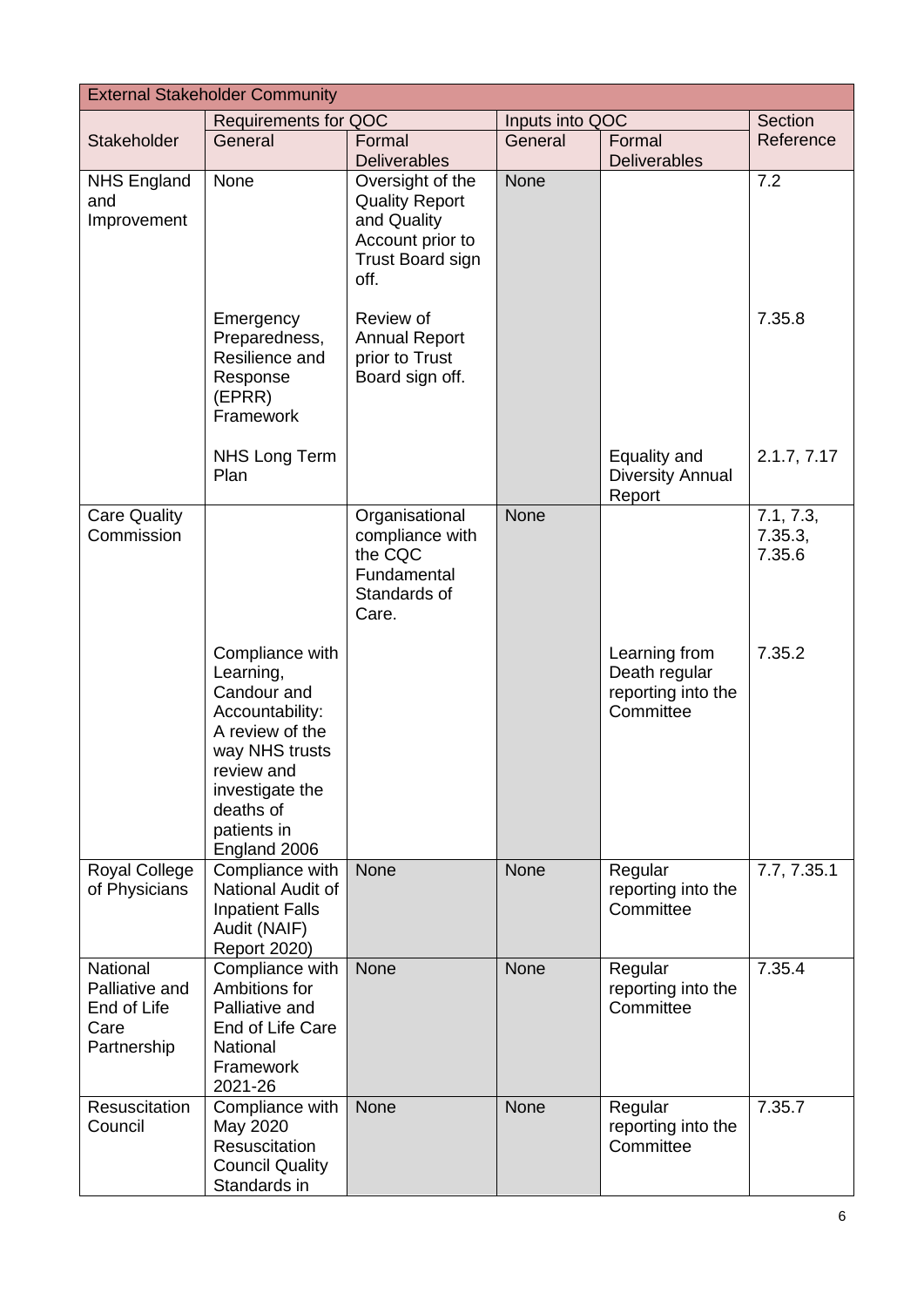| <b>External Stakeholder Community</b> |                                                                                                              |             |      |                                            |                       |
|---------------------------------------|--------------------------------------------------------------------------------------------------------------|-------------|------|--------------------------------------------|-----------------------|
|                                       | relation to<br>acute, mental<br>health and<br>community<br>trusts                                            |             |      |                                            |                       |
| Royal College<br>of Nursing           | Safeguarding<br>Children and<br>Young People:<br>Roles and<br>Competencies<br>for Healthcare<br><b>Staff</b> | <b>None</b> | None | Regular<br>reporting into the<br>Committee | 7.15, 7.16,<br>7.35.9 |

### **4. Authority**

- 4.1 The Quality and Outcomes Committee will:
- 4.1.1 Monitor, scrutinise and where appropriate, investigate any quality or outcome activity considered to be within its terms of reference;
- 4.1.2 Seek such information as it requires to facilitate this monitoring and scrutiny; and
- 4.1.3 Obtain whatever advice it requires, including external professional advice if deemed necessary (as advised by the Director of Corporate Governance) and may require Directors or other officers to attend meetings to provide such advice
- 4.2 The Quality and Outcomes Committee is a Non-Executive Committee and has no executive powers.
- 4.3 Unless expressly provided for in Trust Standing Orders, Trust Scheme of Delegation or Standing Financial Instructions the Quality and Outcomes Committee shall have no further powers or authority to exercise on behalf of the Trust Board of Directors.

### <span id="page-6-0"></span>**5. Membership and attendance**

- 5.1 The Quality and Outcomes Committee is appointed by the Trust Board of Directors and includes:
	- One Non-Executive Director (who shall be the Committee Chair)
	- Two further Non-Executive Directors
	- Chief Nurse and Midwife
	- Medical Director
	- Deputy Chief Executive and Chief Operating Officer
- 5.2 Duly nominated deputies may attend in their Director's stead with the permission of the Committee Chair.
- 5.3 The following officers are expected to attend meetings of the Committee at the invitation of the Chair:
	- Deputy Chief Operating Officer
	- Head of Quality (Patient Experience and Clinical Effectiveness)
	- Head of Quality (Patient Safety)
- 5.4 The Director of Corporate Governance shall attend from time-to-time to provide advice to the Directors and to facilitate the formal evaluation of the Committee's performance. Other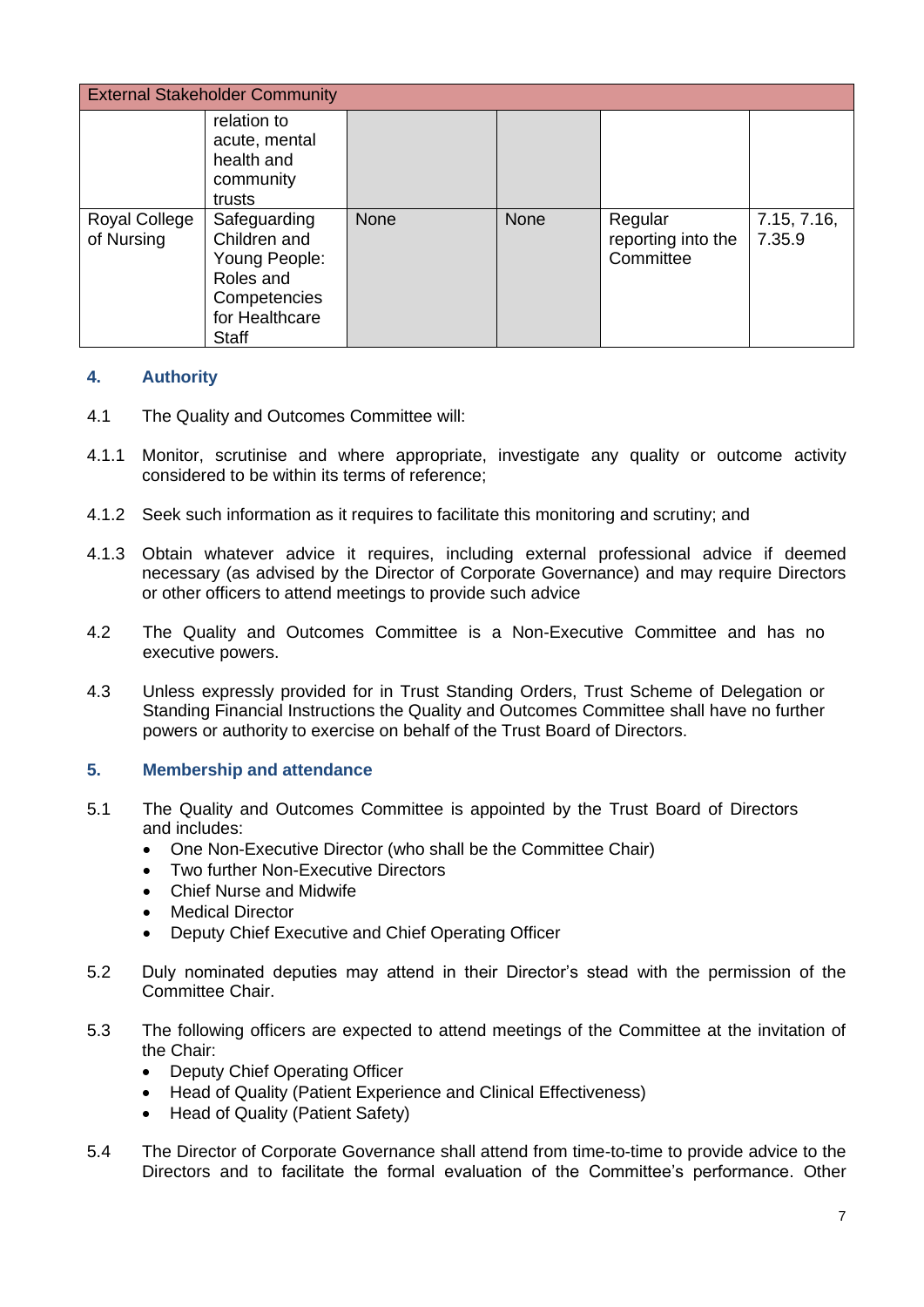officers shall be required to attend meetings of the Committee from time to time at the invitation of the Chair also.

#### <span id="page-7-0"></span>**6. Quorum**

- 6.1 The quorum necessary for the transaction of business shall be not less than four members, two Non-Executive Directors and two Executive Directors.
- 6.2 Committee members may be represented at meetings of the Committee by a duly nominated delegate on no more than two successive occasions. Nominated delegates must be independent Non-Executive Directors.
- 6.3 A duly convened meeting of the Quality and Outcomes Committee at which a quorum is present shall be competent to exercise all or any of the authorities, powers and discretions vested in or exercisable as set out in these Terms of Reference.

#### <span id="page-7-1"></span>**7. Duties**

The Quality and Outcomes Committee shall discharge the following duties on behalf of the Trust Board of Directors:

#### **Quality Strategy**

- 7.1 Receive and assess the Board's Quality Strategy and provide an informed opinion to the Board on the suitability of the associated objectives; and
- 7.2 Monitor progress and achievement of the Board's Quality Strategy.

#### **Annual Plan and Quality Report**

- 7.3 Monitor the status of compliance with Care Quality Commission's Fundamental Standards of Care and Quality Objectives as set out in the Annual Plan; and
- 7.4 Review the Trust's Annual Quality Report prior to submission to the Trust's Board of Directors for approval.

#### **Clinical and Service Quality, Compliance and Performance**

- 7.5 Seek sources of evidence from existing Management Groups at divisional and sub-divisional level and Board Committees on which to base informed opinions regarding the standards of:
	- Clinical and service quality;
	- Organisational compliance with the CQC Fundamental Standards of Care and National targets and indicators as determined by the Risk Assessment Framework; and
	- Organisational performance measured against specified standards and targets;
- 7.6 Review the Trust's declaration against the Single Oversight Framework (excluding financial information) prior to submission to the Board of Directors for approval;
- 7.7 Review the Board Integrated Performance Report;

#### **Action Plan Monitoring**

7.8 Monitor progress of the quality-related action plans.

#### **Benchmarking, Learning and Quality Improvement**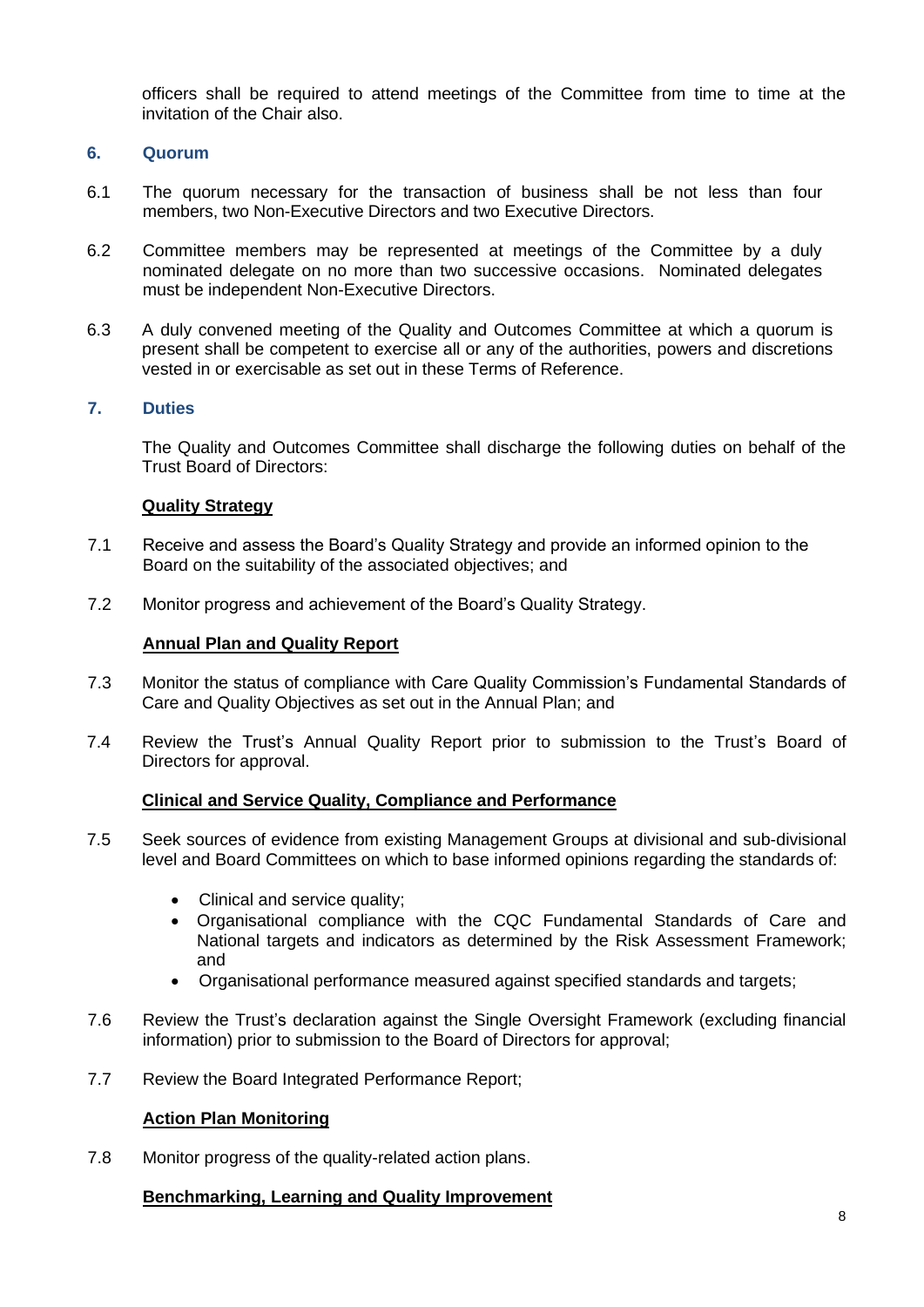- 7.9 Consider relevant regional and national benchmarking statistics when assessing the performance of the Trust;
- 7.10 Review the Annual Clinical Audit report;
- 7.11 Receive quarterly reports on complaints and patient experience;
- 7.12 Receive reports to monitor against action plans arising from Serious Untoward Incidents, complaints and never events to ensure: Trust-wide learning; actions have been completed; and ensure divisional intelligence and oversight;
- 7.13 To receive reports about patient experience and review the results and outcomes of local and national patient and staff surveys;
- 7.14 Receive and review quarterly reports on Infection Control;
- 7.15 Receive and review the annual report on Safeguarding;
- 7.16 Receive and review the annual report on Children's Services;
- 7.17 Receive and review the Equality and Diversity Annual Report;
- 7.18 Receive the monthly Nurse Staffing report on the information contained in the NHS national staffing return to ensure Trust-wide staffing levels remain safe;
- 7.19 Receive Quality Impact Assessment reviews for significant cost improvement schemes and their potential impact on quality, patient experience, patient safety and staff. The definition of significant will be determined by the Chief Nurse and Medical Director; and
- 7.20 Receive assurance regarding data quality assessment against the six national domains of data quality outlined in the Audit Commission's National Framework.

### **Risk**

7.30 Receive the Corporate Risk Register and review the suitability and implementation of risk mitigation plans with regard to their potential impact on patient outcomes.

#### **Quality Governance**

7.31 Identify any gaps in evidence or measures of quality utilised by the Board of Directors.

#### **Procedural Documents and Corporate Record Keeping**

- 7.32 Assess the suitability of Trust-wide relevant Procedural Documents in accordance with the Trust Procedural Document Framework (i.e., Board Quality Strategy);
- 7.33 Maintain and monitor a schedule of matters arising from agreed actions (for the Committee only) and performance-manage each action to completion; and
- 7.34 Maintain the corporate records and evidence required to support the Board Assurance Framework document.

### **Non-Executive Director Champion Roles**

7.35 Following the release of NHS England/Improvement's publication entitled *"Enhancing Board Oversight: A New Approach to Non-Executive Director Champion Roles"* in December 2021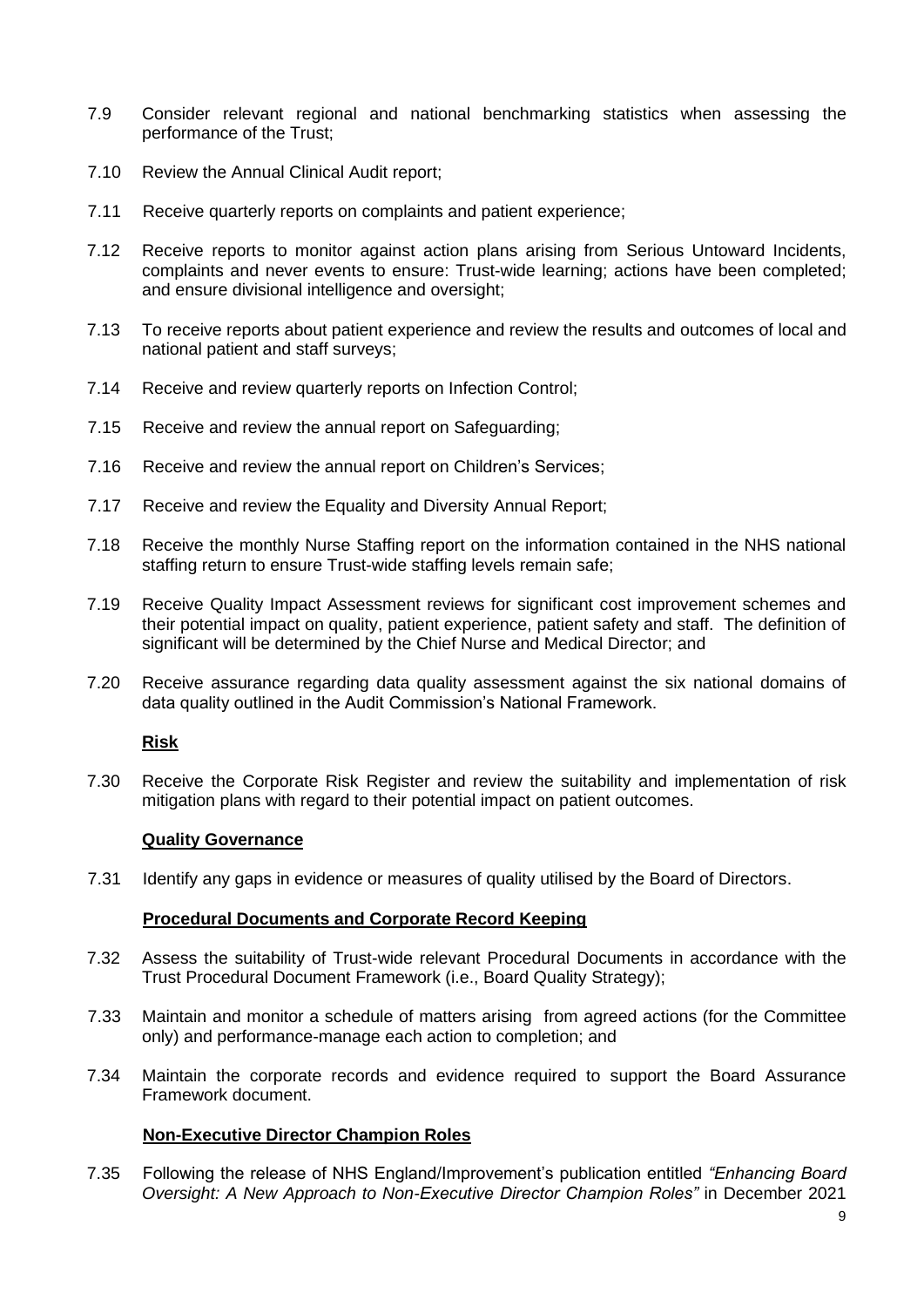the following Non-Executive Director Champion Roles have been aligned with Committee:

- 7.35.1 Hip Fracture, Falls and Dementia NED Champion
- 7.35.2 Leading from Deaths NED Champion
- 7.35.3 Safety and Risk NED Champion
- 7.35.4 Palliative Care and End of Life NED Champion
- 7.35.5 Health and Safety NED Champion
- 7.35.6 Children and Young People NED Champion
- 7.35.7 Resuscitation NED Champion
- 7.35.8 Emergency Preparedness NED Champion
- 7.35.9 Safeguarding NED Champion

The Committee shall collectively undertake the statutory duties of these former roles.

# **8. Reporting and Accountability**

- 8.1 The Chair of the Quality and Outcomes Committee shall report to the Board of Directors on the activities of the Committee.
- 8.2 The Chair of the Quality and Outcomes Committee shall make whatever recommendations to the Board deemed by the Committee to be appropriate (on any area within the Committee's remit where disclosure, action or improvement is needed).
- 8.3 Outside of the written reporting mechanism, the Committee Chair should attend the Council of Governors General meeting including the Annual Members Meeting, and be prepared to respond to any questions on the Committee's area of responsibility to provide an additional level of accountability to members.
- 8.4 Outside of the formal reporting procedures, the Governors' Quality Focus Group shall be informed by the Quality and Outcomes Committee via the Chair and Executive Leads, supported by the Trust Secretariat.

### **9. Administration**

- 9.1 The Director of Corporate Governance shall provide administrative support to the Committee.
- 9.2 Meetings of the Quality and Outcomes Committee shall be called by the Director of Corporate Governance at the request of the Committee Chair.
- 9.3 Unless otherwise agreed, notice of each meeting confirming the venue, time and date, together with an agenda of items to be discussed, shall be made available to each member of the Committee and any other person required to attend, no later than five working days before the date of the meeting.
- 9.4 Supporting papers shall be made available to Committee members no later than five working days before the date of the meeting.
- 9.5 A member of the Trust Secretariat shall minute the proceedings and resolutions of all Committee meetings, including the names of those present and those in attendance.
- 9.6 Draft Minutes of meetings shall be made available promptly to all members of the Committee.

### <span id="page-9-0"></span>**10. Frequency of Meetings**

10.1 The Committee shall meet on a monthly basis, in advance of each meeting of the Board of Directors at which the Integrated Performance Report is to be considered, and at such other times as the Chair of the Committee shall require.